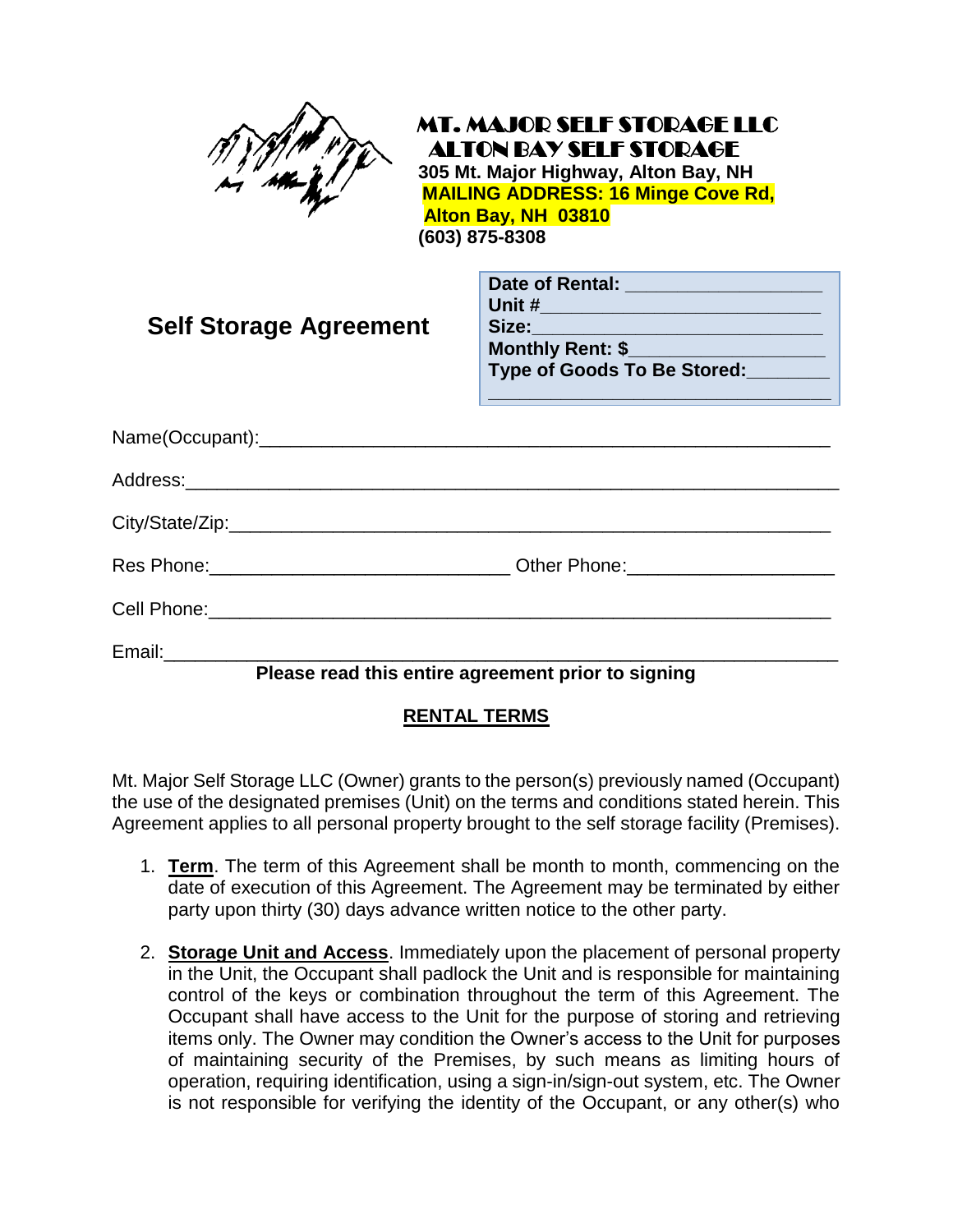may be authorized to enter the Unit, and shall be held harmless against any loss sustained by the Occupant for entry of the Unit by unauthorized persons.

3. **Rent**. Rental payments shall be due in advance of the 1st day of each month. Any installment or rent or portion thereof which is more than 5 days past due, shall be subject to a late fee of \$15 dollars (\$15) for each month that any amount remains outstanding. In addition to the late fees, interest in the amount of eighteen percent (18%) per annum shall be charged on all balances of rent or other changes which are more than thirty (30) days in arrears. There shall be a service charge of \$15 dollars (\$15) on all dishonored checks. Late fees and service charges are deemed to be additional rent. All rents, charges, fees, and interest paid are non-refundable. All checks are to be made payable to Mt. Major Self Storage and mailed to: Mt. Major Self Storage, 16 Minge Cove Road, Alton Bay, NH 03810.

The Occupant agrees that the Owner may at any time announce a new monthly rental fee, provided that thirty (30) days advance written notice thereof is provided to the Occupant. If the Occupant continues to occupy the Unit thereafter, the new rental fee shall apply. The Owner may not raise the rental fee for any prepaid period.

- 4. **Rules and Regulations**. The Occupant agrees to abide by all posted rules and regulations. The Owner reserves the right to amend the rules and regulations from time to time as long as the Occupant continues to be afforded access to the Unit on at least a semi-weekly basis. A copy of current rules shall be available to the Occupant upon request.
- 5. **Use, Occupancy, and Compliance With The Law**. The premises are to be used only for storage of personal property and household goods owned by the Occupant. Since the Occupant stores goods without the Owner's knowledge, supervision, or control, it is specifically agreed that the Owner is not responsible for the kind, quality or value of any goods stored by the Occupant pursuant to this Agreement. The Owner is not a warehouse as defined by RSA 382-A:7, and does not have the obligations thereof. The Occupant agrees that in no event shall the aggregate value of all personal property stored pursuant to this Agreement exceed ten thousand (\$10,000) without the prior written consent of the Owner. Nothing herein shall constitute any Agreement or admission by the Owner that the Occupant's stored property has any value, nor shall anything herein affect the release of the Owner's liability set forth below.

The Occupant further agrees that the Unit will not be used for the conduct of any business or for human or animal occupancy. Trash or other discarded materials shall not be allowed in or near the leased Unit. The storage of corrosive materials, perishable items contaminants and pollutants, contraband, toxic waste, welding, flammable, explosive or other inherently dangerous material is prohibited. Vehicles or other similar fuel-driven equipment may be stored pursuant to the terms set forth below. The Occupant shall not store in the Unit any items which are in violation of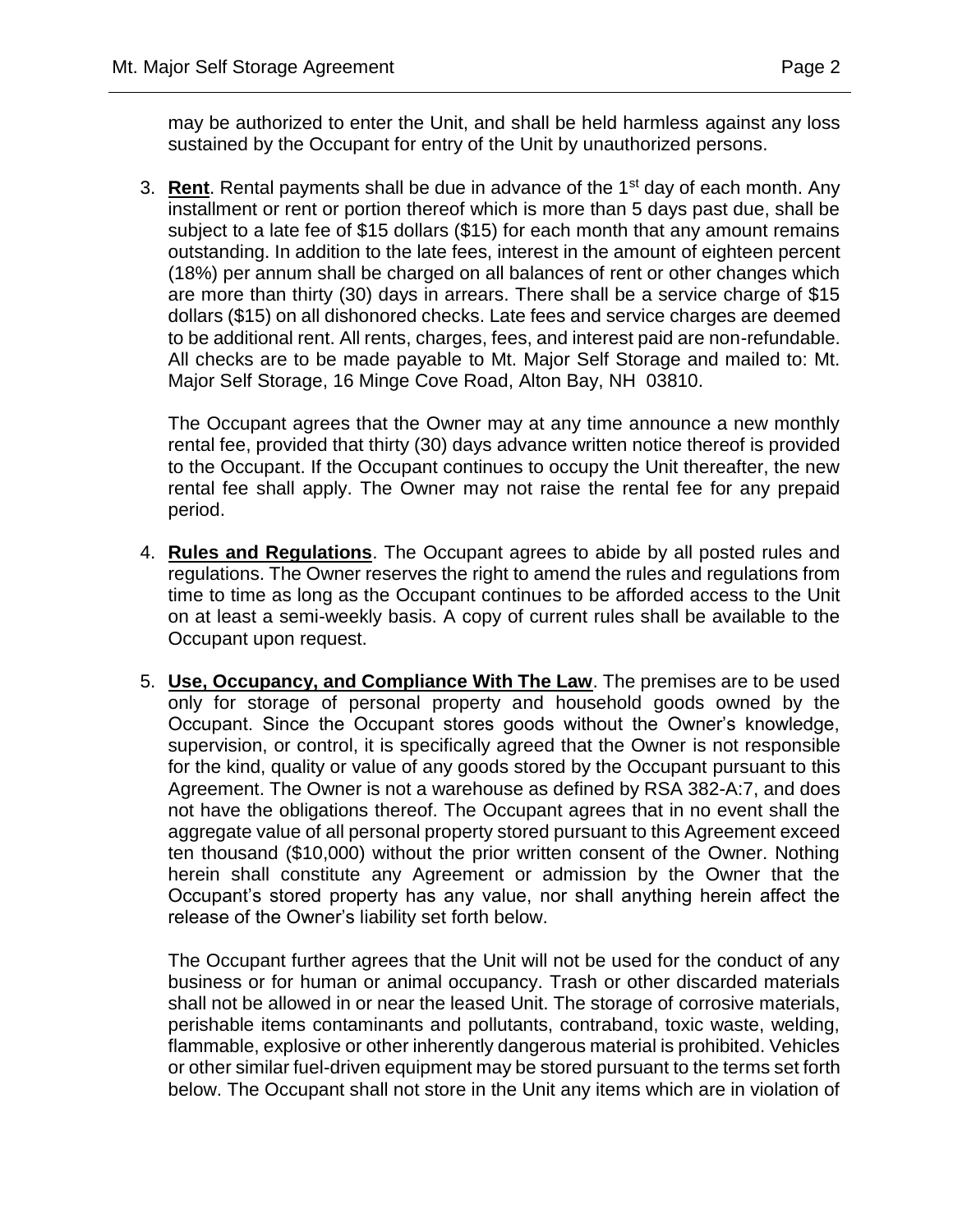any ordinance, order or requirement imposed by any Board of Health, Sanitary Department, Police Department or other government agency or in violation of any other legal requirement. The Occupant shall not do any act which creates or may create a nuisance in or around the Unit or the premises, or which in any way compromises or affects the Owner's insurance on the Premises.

- 6. **Storage of Power Boat or any Motor Vehicle**. If the Unit is used for storage of a power boat or any motor vehicle, the Occupant shall place a drip pan under any possible sources of leaks, and either disconnect the negative terminal of any battery, or remove the battery from the boat or vehicle. Automobiles will be parked in gear, or in "park". Chock blocks must secure the wheels of any automobile or trailer. Coolant must be suitable for -20 (minus twenty) degrees fahrenheit protection for winter.
- 7. **Condition and Maintenance of the Unit**. The Occupant acknowledges that the sizes of all rental units are approximate, and that the actual size of the individual units may vary slightly from stated measurements. The Occupant has examined the Unit and hereby accepts it as being in good order, condition and repair. The Occupant agrees to immediately notify the Owner of any defects, dilapidations or dangerous conditions. The Occupant shall keep the Unit in good order and condition and pay the Owner promptly for any repairs of the Unit caused by the Occupant's negligency or misuse or the negligency or misuse of the Occupant's invitees, licensees and guests. The Occupant shall make no alterations or improvements of the Unit without the prior written consent of the Owner. Should the Occupant damage the Unit or make alterations or do painting or redecorating without the prior written consent of the Owner, then all costs necessary to restore the Unit to the prior condition shall be borne by the Occupant.
- 8. **Owner's Right of Access**. The Owner or Owner's representative shall have the right, upon reasonable advance notice to the Occupant, to enter the Unit for the purposes of examining the Unit or the contents thereof to assure compliance with the terms of this Agreement or for making repairs or alterations thereto. In the event of an emergency, or in the event the Owner believes that a hazardous or unlawful condition or nuisance is being created in the Unit, the Owner or the Owner's representative is authorized to enter the Unit immediately, with prior notice to the Occupant.
- 9. **Risk of Loss and Insurance**: The Occupant agrees that the risk of loss is entirely on the Occupant. The Owner is not responsible for the loss or damage of any property stored in the Unit and does not provide insurance covering any personal property of the Occupant. Obtaining insurance on the Occupant's personal property is the sole responsibility of the Occupant. If the Occupant obtains such insurance, the Occupant's carrier shall not be subrogated to any claim on the Occupant for any liability whatsoever released herein.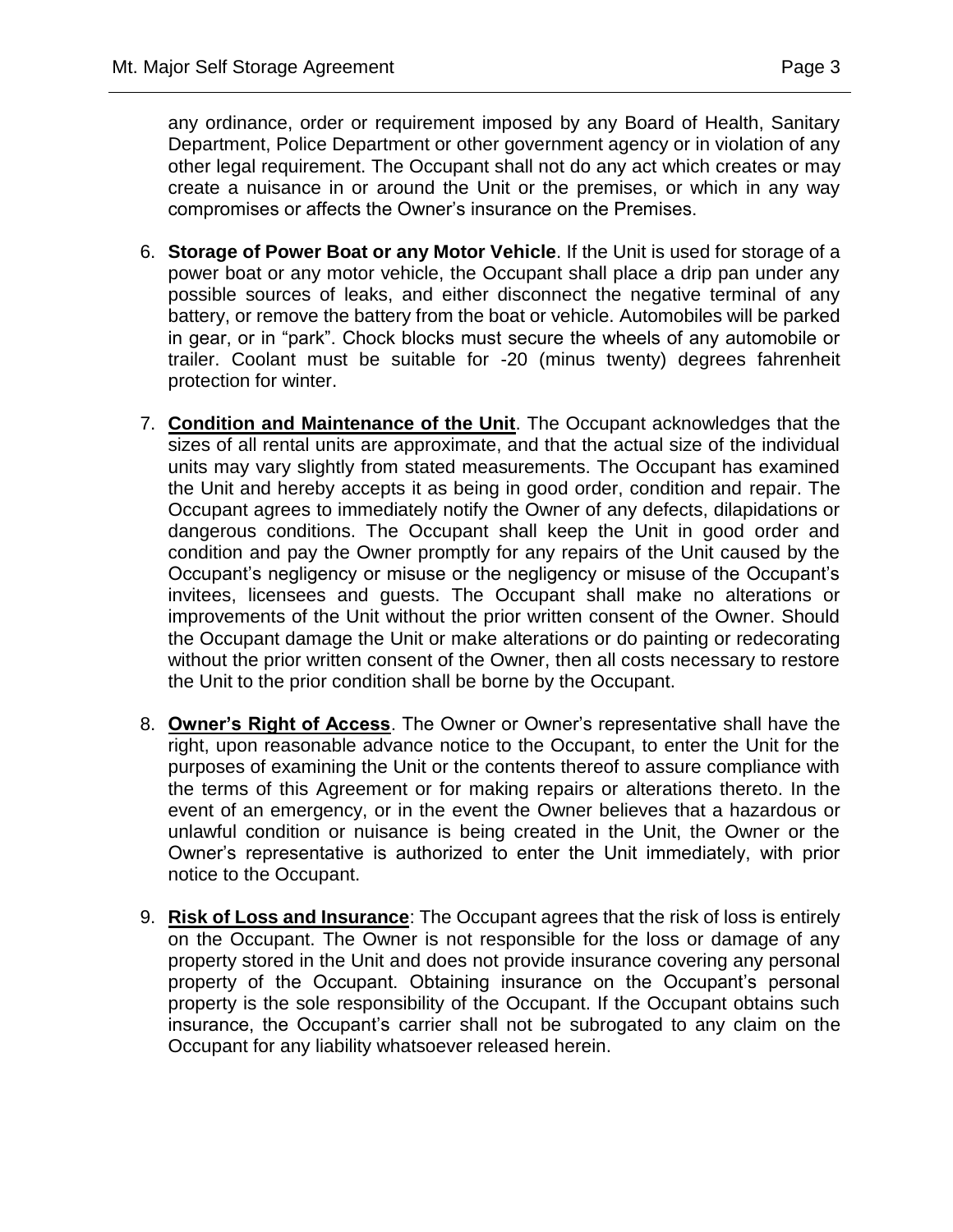- 10.**Assignment or Subletting**. The Occupant shall not sublet the Unit or assign any interest in this Agreement without the prior written consent of the Owner.
- 11.**Storage Lien**. Pursuant to RSA 451-C, the Owner has a lien upon all personal property brought to the premises to secure the payment in full of all rent, charges, fees or expenses, and the costs of any sale due hereunder. The parties agree that the lien on the Occupant's personal property shall also secure the Occupant's full performance of all terms of this Agreement and shall continue as long as any obligations of the User remain outstanding regardless of who has possession of the personal property and/or whether it as been remvoed from the premises.
- 12.**Default and Sale**. Time is of the essence in the payment of all obligations and performance of all terms of this Agreement. In addiiton to late fees and interest, the Owner shall have all the rights and remedies afforded by RSA 451-C, to which the Occupant is referred. Pursuant to RSA 451-C, if any rent, charges, fees or expenses remain unpaid for a period of five (5) days, the Owner may deny the Occupant access to the Unit until they are paid in full. If after thirty (30) days any of the rent, charges, fees or expenses shall remain unpaid, the Owner may remove the Owner's and Occupant's locks, remove any personal property from the Unit and retain such personal property, and then, after satisfying the statutory notice provisions, proceed to sell such personal property to satisfy the lien. A notice of sale shall be served upon the Occupant in person or by registered or certified mail at the last known address, no less than fourteen (14) days before the sale, stating the time and place of sale, the property to be sold and the amount of the rent, charges, fees or expenses owed.

The Occupant agrees that the Owner shall have the fullest discretion allowed by law in the conduct of any sale of the Occupant's property as a result of the Occupant's default. The Owner is expressly authorized to sell goods in any commercially reasonable manner which shall include an unadvertised, private sale, at the going rate, to any person or entity dealing in used or second-hand property. The proceeds of any sale shall be applied first to the expenses of the sale including reasonable attorney's fees, satisfaction of the underlying debt, and satisfaction of the indebtedness of any other lienholder of record. Any proceeds remaining from the sale shall be paid to the Occupant. If the Owner is unable to return the excess proceeds due to the Occupant's failure to provide the Owner with a current address, the excess proceeds will be deemed to have been abandoned and will be turned over to the State of New Hampshire if not claimed within a reasonable period of time. If the proceeds of the sale are not sufficient to satisfy the Occupant's indebtedness to the Owner, the Occupant shall be liable to the Owner for the deficiency.

13.**Notice to Lienholders**. Any lienholder discovered pursuant to RSA 451-C shall be given notice of any sale at least twenty (20) days prior to the date of sale, except in the case of a motor vehicle, notice shall be sent at least thirty (30) days prior to the date of the sale. Any lienholder having a properly perfected lien or security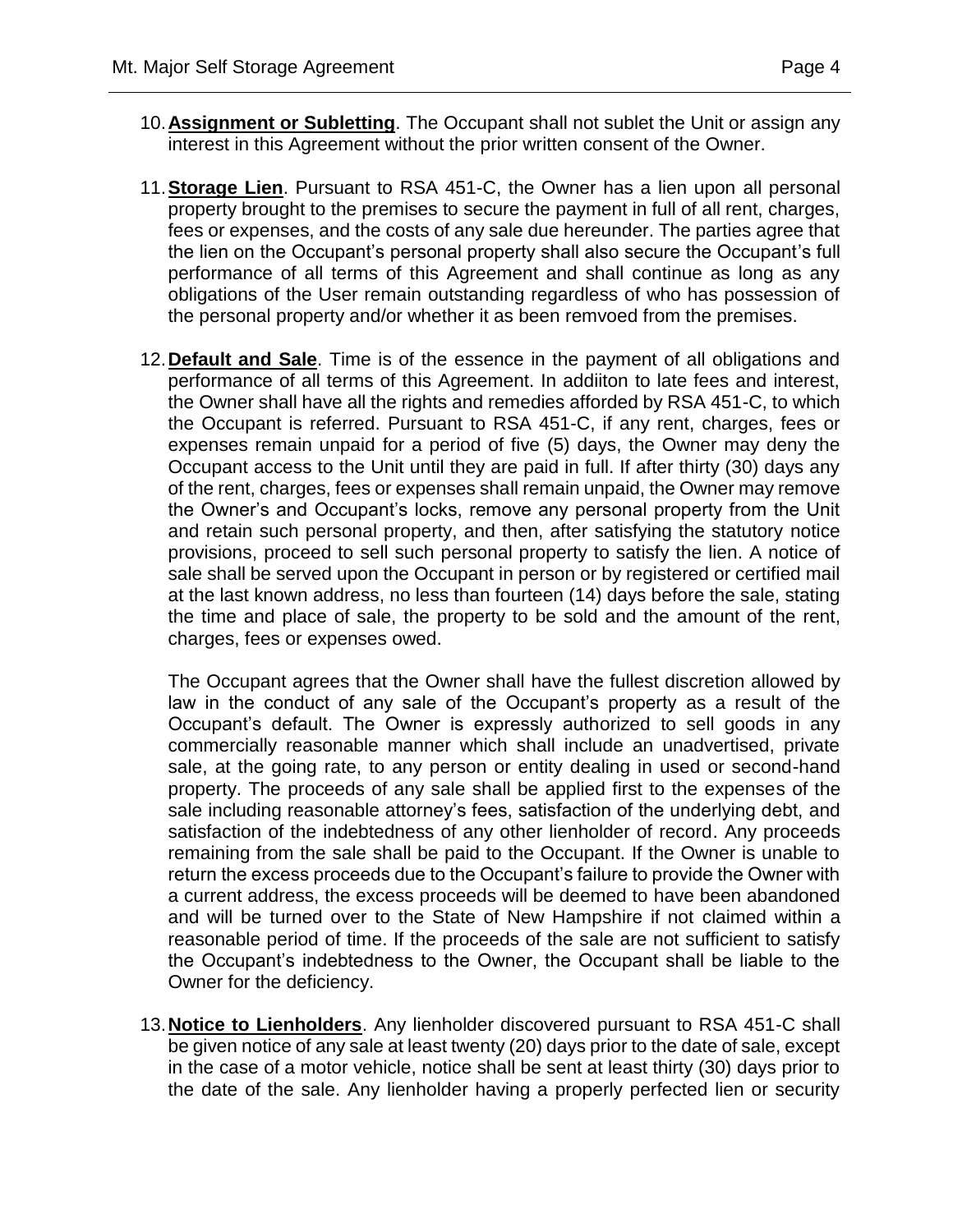interest shall be entitled to remove such personal property from the Owner's possession or from the Occupant's self storage Unit within twenty (20) days of the date of mailing of the notice of sale. The Owner shall not be liable for so releasing the Occupant's property to any such lienholder.

- 14.**Abandoned Property**. Pursuant to RSA 451-C, the Owner reserves certain rights with respect to abandoned personal property having a total value under \$500.00, which are as follows:
	- a. In the event that a storage Unit is unlocked, and the rent on the Unit is past due, and the entire contents of the Unit has a total value under \$500.00, the property shall be deemed abandoned. Such property may then be removed from the self storage Unit and shall be retained for thirty (30) days. If after thirty (30) days, the Occupant does not claim such personal property and any of the rent, charges, fees or expenses remain unpaid, and there is no lienholder of record, the Owner may dispose of the property without notice to the Occupant.
	- b. In the event that a storage Unit is locked, and the rent on the Unit is past due, and the entire contents of the Unit has a total value under \$500.00, the property shall be deemed abandoned. If after (30) days, the Occupant does not claim such personal property and any of the rent, charges, fees or expenses remain unpaid, and there is no lienholder of record, the Owner shall be exempt from the requirements of RSA 451-C:5 and RSA 451-C:6, may remove such property from the self storage Unit, and dispose of the property without notice to the Occupant.
- 15.**Release and Indemnification**. The Occupant, for him or herself, and for his or her successors or assigns does hereby release the Owner, and his, her, or its successors or assigns, from and against any loss or damage, including injury or death, to them, their property or to third parties, arising out of their occupancy of the Unit or presence on the premises.

The Occupant, for him or herself, and for his or her successors or assigns, agrees to indemnify, defend, and hold the Owner, and his, her, or its successors or assigns, free from and against any and all claims, demands, action, damages, attorney's fees, and costs of any nature, made or claimed by any person or entity arising out of the Occupant's use or occupancy of the Unit or presence on the Premises.

- 16.**Cost and Attorney's Fees**. In the event the Occupant shall breach this Agreement, the Occupant shall be liable to the Owner for the payment of all costs of collection and/or eforcement, including reasonable attorney's fees.
- 17.**Notices**. Notices required herein shall be delivered in hand or sent to the respective parties at the addresses set forth herein, or such other addresses as are subsequently provided in writing, by certified or registered mail, return receipt requested. The Occupant is required to provide written notice to the Owner of any